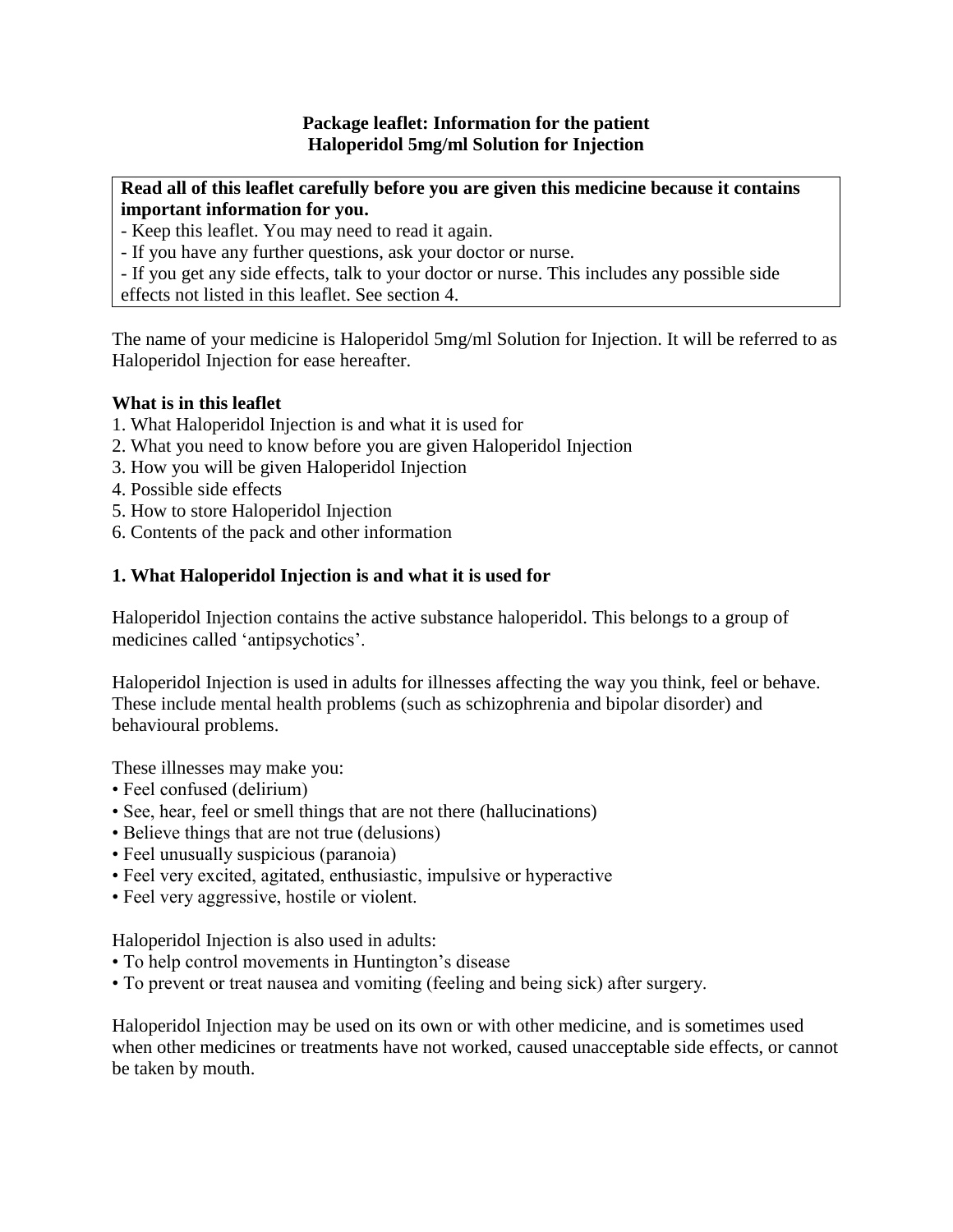# **2. What you need to know before you are given Haloperidol Injection**

# **Do not use Haloperidol Injection if:**

• you are allergic to haloperidol or any of the other ingredients of this medicine (listed in section 6)

• You are less aware of things around you or your reactions become unusually slow

- You have Parkinson's disease
- You have a type of dementia called 'Lewy body dementia'
- You have progressive supranuclear palsy (PSP)
- You have a heart condition called 'prolonged QT interval', or any other problem with your heart rhythm that shows as an abnormal tracing on an ECG (electrocardiogram)
- You have heart failure or recently had a heart attack
- You have a low level of potassium in your blood, which has not been treated

• You take any of the medicines listed under 'Other medicines and Haloperidol – Do not use Haloperidol injection if you are taking certain medicines for'.

This medicine must not be used if any of the above applies to you. If you are not sure, talk to your doctor, pharmacist or nurse before being given haloperidol injection.

# **Warnings and precautions**

## **Serious side effects**

Haloperidol injection can cause problems with the heart, problems controlling body or limb movements and a serious side effect called 'neuroleptic malignant syndrome'. It can also cause severe allergic reactions and blood clots. You must be aware of serious side effects while you are using Haloperidol injection because you may need urgent medical treatment. See 'Look out for serious side effects' in section 4.

# **Elderly people and people with dementia**

A small increase in deaths and strokes has been reported for elderly people with dementia who are taking antipsychotic medicines. Talk to your doctor before being given Haloperidol injection if you are elderly, particularly if you have dementia.

Talk to your doctor if you have:

• A slow heart beat, heart disease or anyone in your close family has died suddenly of heart problems

• Low blood pressure, or feel dizzy upon sitting up or standing up

• A low level of potassium or magnesium (or other 'electrolyte') in your blood. Your doctor will decide how to treat this

• Ever had bleeding in the brain, or your doctor has told you that you are more likely than other people to have a stroke

- Epilepsy or have ever had fits (convulsions)
- Problems with your kidneys, liver or thyroid gland

• A high level of the hormone 'prolactin' in your blood, or cancer that may be caused by high prolactin levels (such as breast cancer)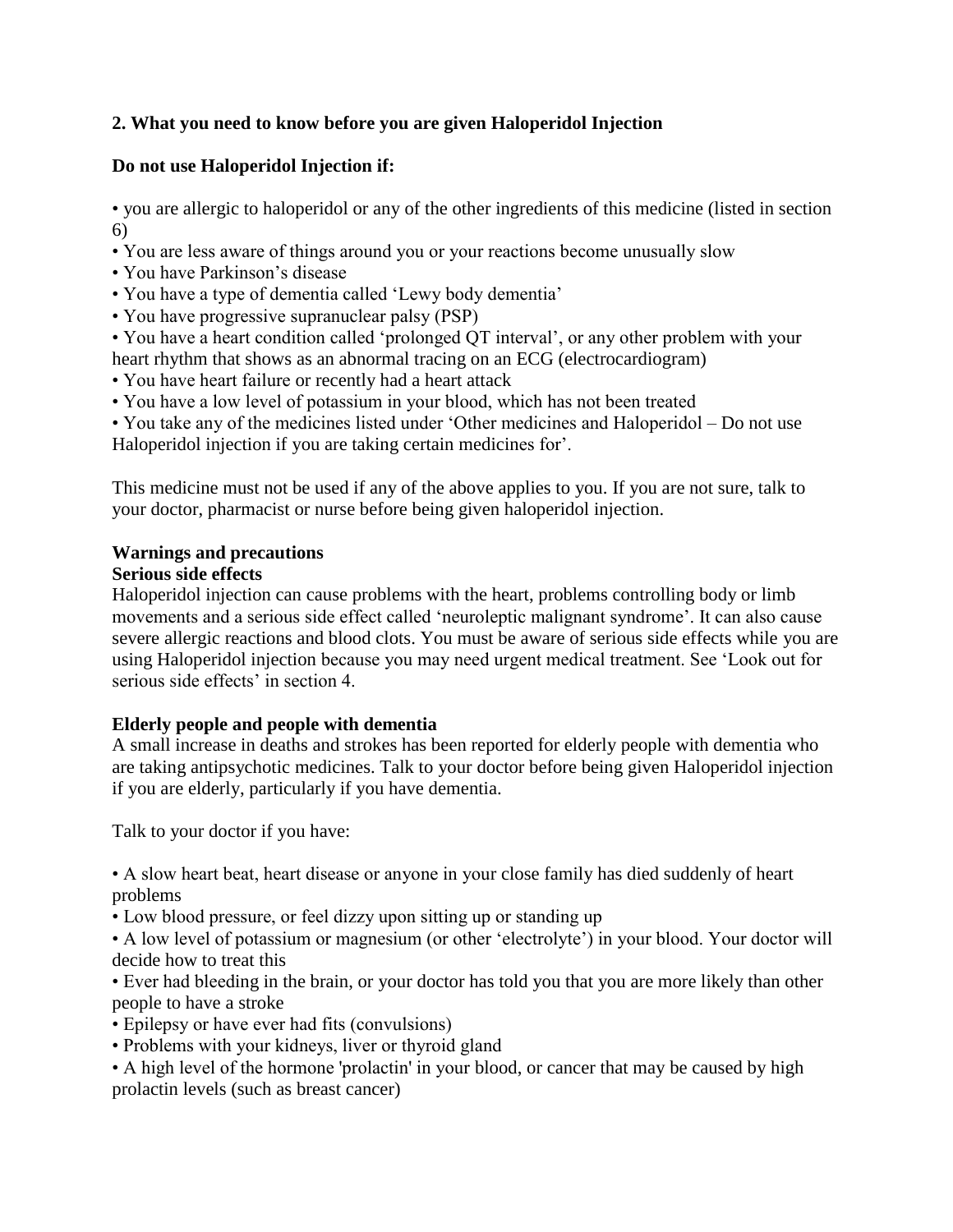- A history of blood clots, or someone else in your family has a history of blood clots
- Depression, or you have bipolar disorder and start to feel depressed.

You may need to be more closely monitored, and the amount of Haloperidol injection you are given may have to be altered.

If you are not sure if any of the above applies to you, talk to your doctor or nurse before you are given Haloperidol injection.

## **Medical check ups**

Your doctor may want to take an electrocardiogram (ECG) before or during your treatment with Haloperidol injection. The ECG measures the electrical activity of your heart.

## **Blood tests**

Your doctor may want to check the levels of potassium or magnesium (or other electrolytes) in your blood before or during your treatment with Haloperidol injection.

## **Children and adolescents**

Haloperidol Injection should not be used in children and adolescents below 18 years. This is because it has not been studied in this age group.

## **Other medicines and Haloperidol Injection**

Tell your doctor or nurse if you are taking, have recently taken or might take any other medicines.

Do not take haloperidol injection if you are taking certain medicines for:

• Problems with your heart beat (such as amiodarone, dofetilide, disopyramide, dronedarone, ibutilide, quinidine and sotalol)

- Depression (such as citalopram and escitalopram)
- Psychoses (such as fluphenazine, levomepromazine, perphenazine, pimozide, prochlorperazine, promazine, sertindole, thiorizadine, trifluoperazine, triflupromazine and ziprasidone)

• Bacterial infections (such as azithromycin, clarithromycin, erythromycin, levofloxacin, moxifloxacin and telithromycin)

- Fungal infections (such as pentamidine)
- Malaria (such as halofantrine)
- Nausea and vomiting (such as dolasetron)
- Cancer (such as toremifene and vandetanib).

Also tell your doctor if you are taking bepridil (for chest pain or to lower blood pressure) or methadone (a pain killer or to treat drug addiction).

These medicines may make heart problems more likely, so talk to your doctor if you are taking any of these and do not take haloperidol injection (see 'Do not take haloperidol injection if').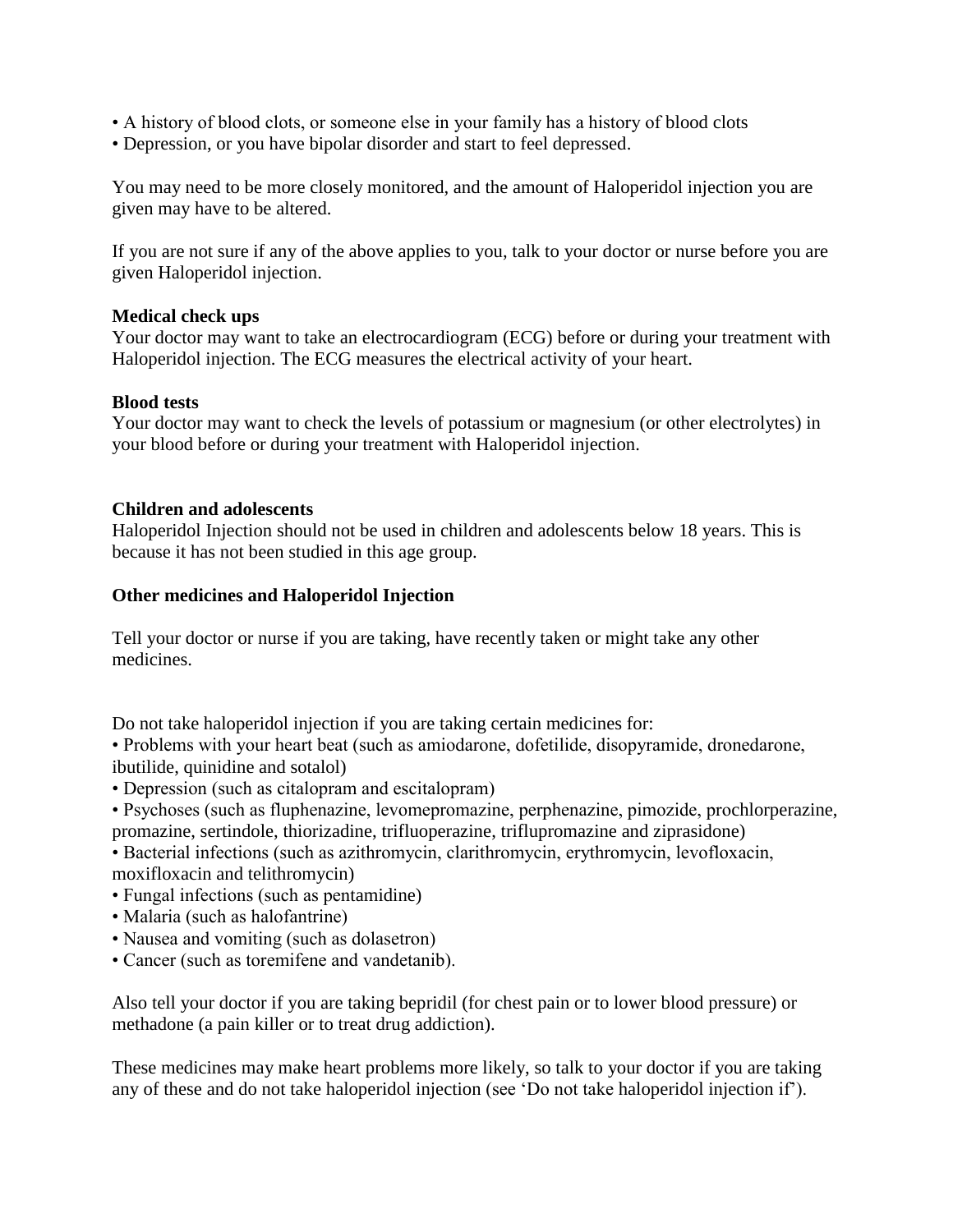# **Special monitoring may be needed if you are using lithium and haloperidol injection at the**

**same time**. Tell your doctor straight away and stop taking both medicines if you get:

- Fever you can't explain or movements you can't control
- Confused, disoriented, a headache, balance problems and feel sleepy.

These are signs of a serious condition.

## **Certain medicines may affect the way that haloperidol injection works or may make heart problems more likely**

Tell your doctor if you are taking:

- Alprazolam or buspirone (for anxiety)
- Duloxetine, fluoxetine, fluvoxamine, nefazodone, paroxetine, sertraline, St John's Wort
- (Hypericum, perforatum) or venlafaxine (for depression)
- Bupropion (for depression or to help you stop smoking)
- Carbamazepine, phenobarbital or phenytoin (for epilepsy)
- Rifampicin (for bacterial infections)
- Itraconazole, posaconazole or voriconazole (for fungal infections)
- Ketoconazole tablets (to treat Cushing's syndrome)
- Indinavir, ritonavir or saquinavir (for human immunodeficiency virus or HIV)
- Chlorpromazine or promethazine (for nausea and vomiting)
- Verapamil (for blood pressure or heart problems).

Also tell your doctor if you are taking any other medicines to lower blood pressure, such as water tablets (diuretics).

Your doctor may have to change your dose of haloperidol injection if you are taking any of these medicines.

## **Haloperidol injection can affect the way the following types of medicine work**

Tell your doctor if you are taking medicines for:

- Calming you down or helping you to sleep (tranquillisers)
- Pain (strong pain killers)
- Depression ('tricyclic antidepressants')
- Lowering blood pressure (such as guanethidine and methyldopa)
- Severe allergic reactions (adrenaline)
- Attention deficit hyperactivity disorder (ADHD) or narcolepsy (known as 'stimulants')
- Parkinson's disease (such as levodopa)
- Thinning the blood (phenindione).

Talk to your doctor or nurse before being given haloperidol injection if you are taking any of these medicines.

## **Haloperidol Injection and alcohol**

Drinking alcohol while you are using haloperidol injection might make you feel sleepy and less alert. This means you should be careful how much alcohol you drink. Talk to your doctor about drinking alcohol while using haloperidol injection, and let your doctor know how much you drink.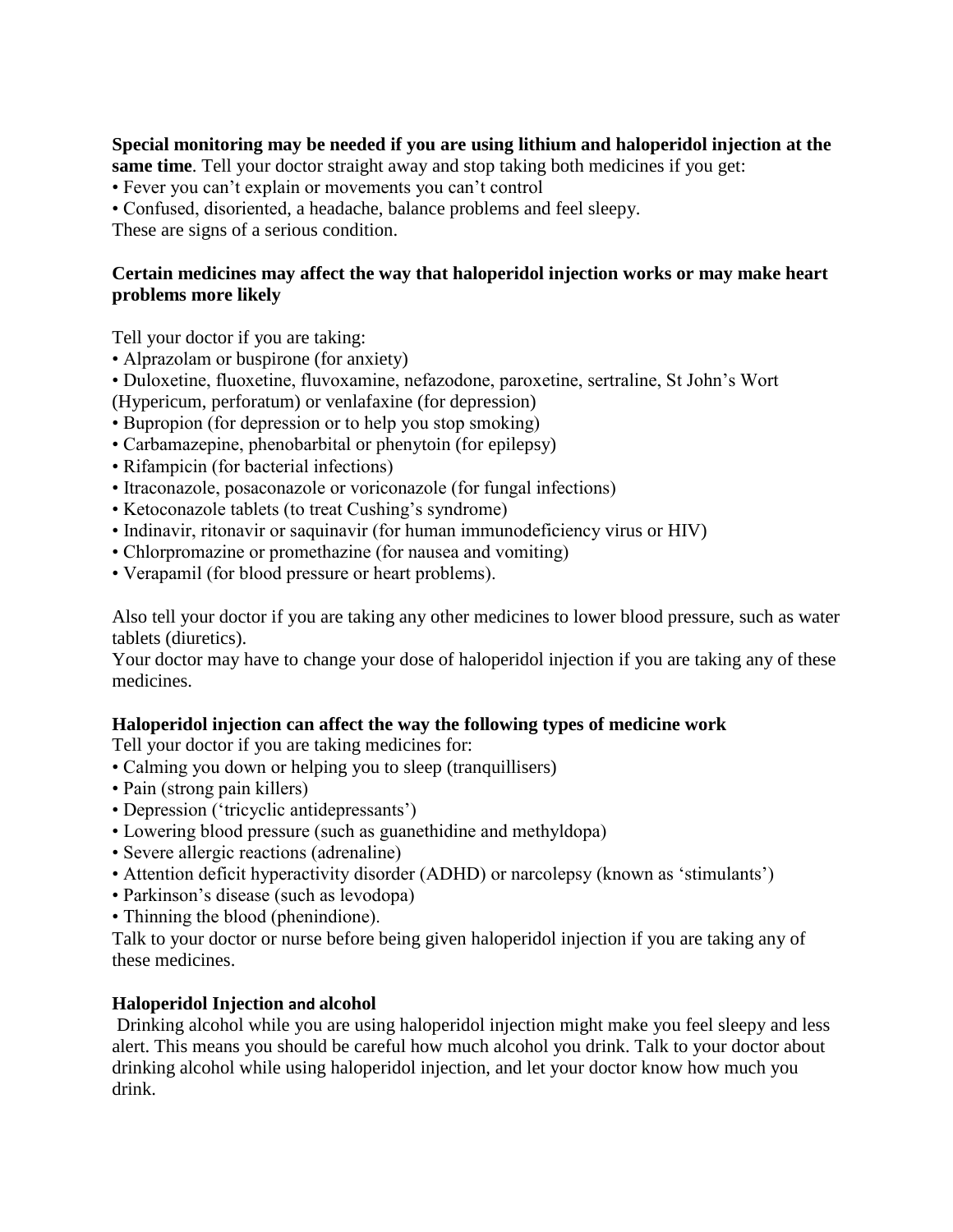## **Pregnancy , breast-feeding and fertility**

Pregnancy – if you are pregnant, think you may be pregnant or are planning to have a baby, ask your doctor for advice. Your doctor may advise you not to use Haloperidol injection while you are pregnant.

The following problems may occur in newborn babies of mothers that use Haloperidol injection in the last 3 months of their pregnancy (the last trimester):

- Muscle tremors, stiff or weak muscles
- Being sleepy or agitated
- Problems breathing or feeding.

The exact frequency of these problems is unknown. If you used haloperidol injection while pregnant and your baby develops any of these side effects, contact your doctor.

Breast-feeding – talk to your doctor if you are breast-feeding or planning to breast-feed. This is because small amounts of the medicine may pass into the mother's milk and on to the baby. Your doctor will discuss the risks and benefits of breast-feeding while you are using Haloperidol injection.

Fertility – haloperidol injection may increase your levels of a hormone called 'prolactin', which may affect fertility in men and women. Talk to your doctor if you have any questions about this.

## **Driving and using machines**

Haloperidol injection can affect your ability to drive and use tools or machines. Side effects, such as feeling sleepy, may affect your alertness, particularly when you first start using it or after a high dose. Do not drive or use any tools or machines without discussing this with your doctor first.

## **Haloperidol Injection contains Sodium**

This medicine contains less than 1 mmol sodium (23mg) per dose, i.e. is essentially sodium free.

## **3. How you will be given Haloperidol Injection**

## **Always take this medicine exactly as your doctor has told you. Check with your doctor or pharmacist if you are not sure.**

#### **How much medicine will you be given**

Your doctor will decide how much Haloperidol injection you need and for how long. It may be some time before you feel the full effect of the medicine. Your doctor will normally give you a low dose to start and then adjust the dose to suit you.

Your dose of haloperidol will depend on:

- Your age
- What condition you are being treated for
- Whether you have problems with your kidneys or liver
- Other medicines you are taking.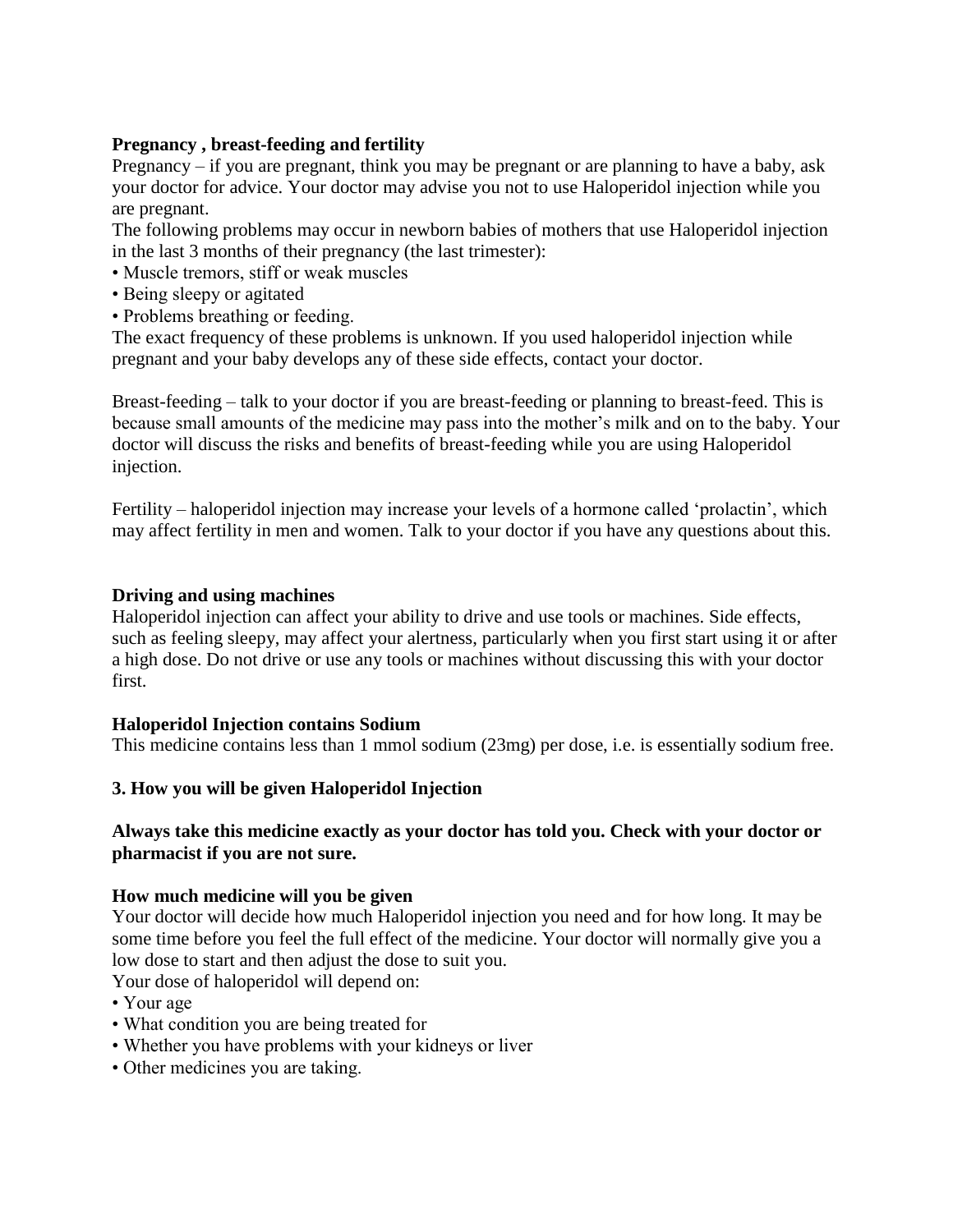## **Adults**

- Your starting dose will normally be between 1 and 5 mg.
- You may be given extra doses, normally 1 to 4 hours apart.
- You will not be given more than a total of 20 mg each day.

## **Elderly people**

- Elderly people will normally start on half the lowest adult dose.
- The dose will then be adjusted until the doctor finds the dose that suits you best.
- You will not be given more than a total of 5 mg each day unless your doctor decides a higher dose is needed.

## **How Haloperidol injection is given**

Haloperidol injection will be given by a doctor or nurse. It is for intramuscular use, and is given as an injection into a muscle.

## **If you miss a dose or have too much Haloperidol Injection**

A doctor or nurse will give this medicine to you, so it is unlikely that you will miss a dose or be given too much. If you are worried, tell the doctor or nurse.

## **If you stop using Haloperidol Injection**

Unless your doctor decides otherwise, Haloperidol injection will be stopped gradually. Stopping treatment suddenly may cause effects such as:

- Nausea and vomiting
- Difficulty sleeping.

Always follow your doctor's instructions carefully.

If you have any further questions on the use of this medicine, ask your doctor or nurse.

## **4. Possible side effects**

Like all medicines, this medicine can cause side effects, although not everybody gets them.

#### **Look out for serious side effects**

Tell your doctor or nurse straight away if you notice or suspect any of the following. You may need urgent medical treatment.

#### **Problems with the heart**:

- Abnormal heart rhythm this stops the heart working normally and may cause loss of consciousness
- Abnormally fast heart beat
- Extra heart beats.

Heart problems are uncommon in people taking Haloperidol injection (may affect up to 1 in 100 people). Sudden deaths have occurred in patients using this medicine, but the exact frequency of these deaths is unknown. Cardiac arrest (the heart stops beating) has also occurred in people taking antipsychotic medicines.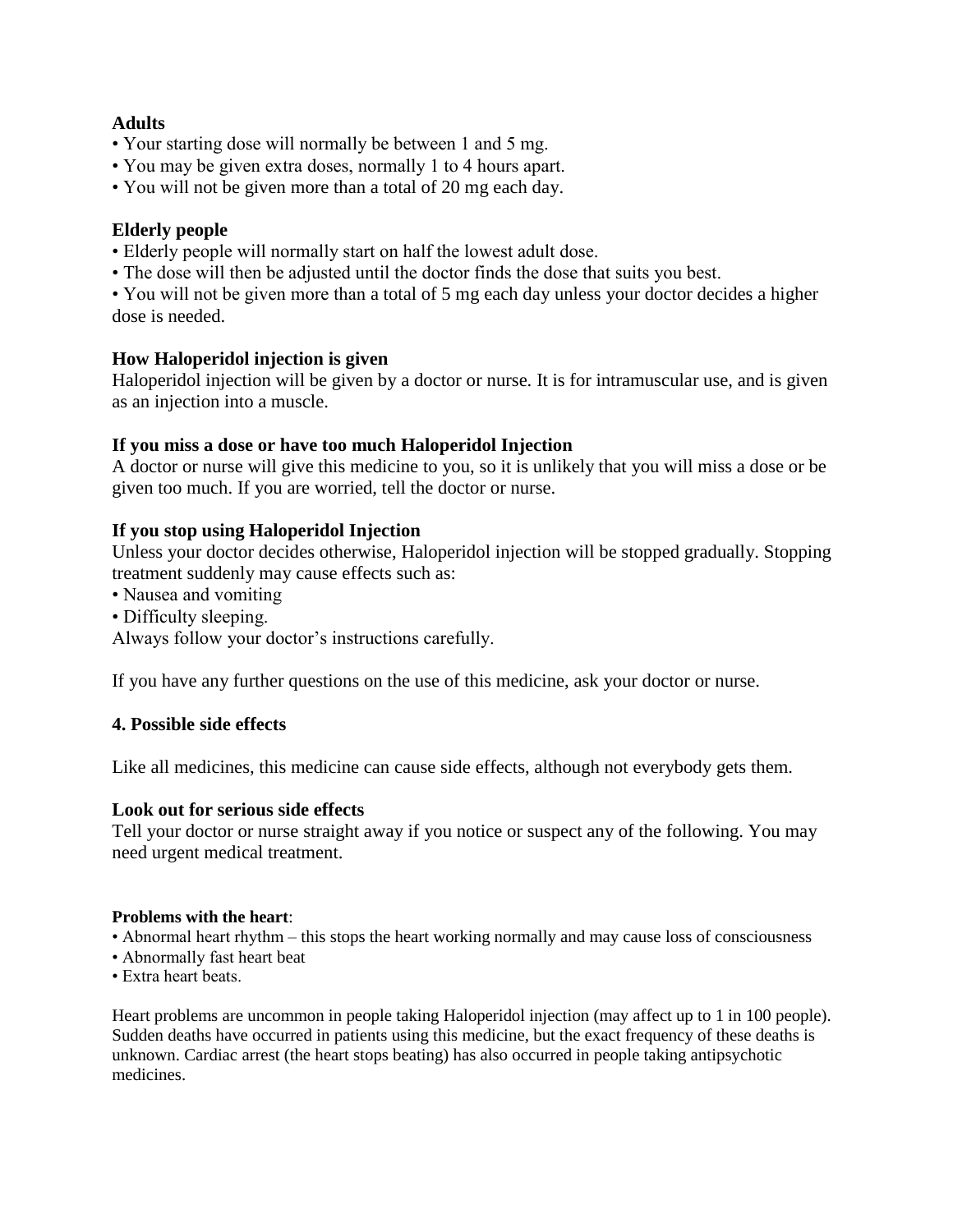**A serious problem called 'neuroleptic malignant syndrome'**. This causes a high fever, severe muscle stiffness, confusion and loss of consciousness. It is rare in people using Haloperidol injection (may affect up to 1 in 1,000 people).

#### **Problems controlling movements of the body or limbs (extrapyramidal disorder)**, such as:

- Movements of the mouth, tongue, jaw and sometimes limbs (tardive dyskinesia)
- Feeling restless or difficulty sitting still, increased body movements
- Slow or reduced body movements, jerking or twisting movements
- Muscle tremors or stiffness, a shuffling walk
- Being unable to move
- Lack of normal facial expression that sometimes looks like a mask.

These are very common in people using Haloperidol injection (may affect more than 1 in 10 people). If you get any of these effects, you may be given an additional medicine.

#### **Severe allergic reaction** that may include:

- A swollen face, lips, mouth, tongue or throat
- Difficulty swallowing or breathing
- Itchy rash (hives).

An allergic reaction is uncommon in people using Haloperidol injection (may affect up to 1 in 100 people).

**Blood clots in the veins, usually in the legs** (deep vein thrombosis or DVT). These have been reported in people taking antipsychotic medicines. The signs of a DVT in the leg include swelling, pain and redness in the leg, but the clot may move to the lungs causing chest pain and difficulty in breathing. Blood clots can be very serious, so tell your doctor straight away if you notice any of these problems.

Tell your doctor straight away if you notice any of the serious side effects above.

## **Other side effects**

## **Tell your doctor if you notice or suspect any of the following side effects.**

## **Very common (may affect more than 1 in 10 people)**

- Feeling agitated
- Difficulty in sleeping
- Headache.

## **Common (may affect up to 1 in 10 people)**

• Serious mental health problem, such as believing things that are not true (delusions) or seeing, feeling, hearing or smelling things that are not there (hallucinations)

- Depression
- Abnormal muscle tension
- Feeling dizzy, including upon sitting up or standing up
- Feeling sleepy
- Upward movement of the eyes or fast eye movements that you cannot control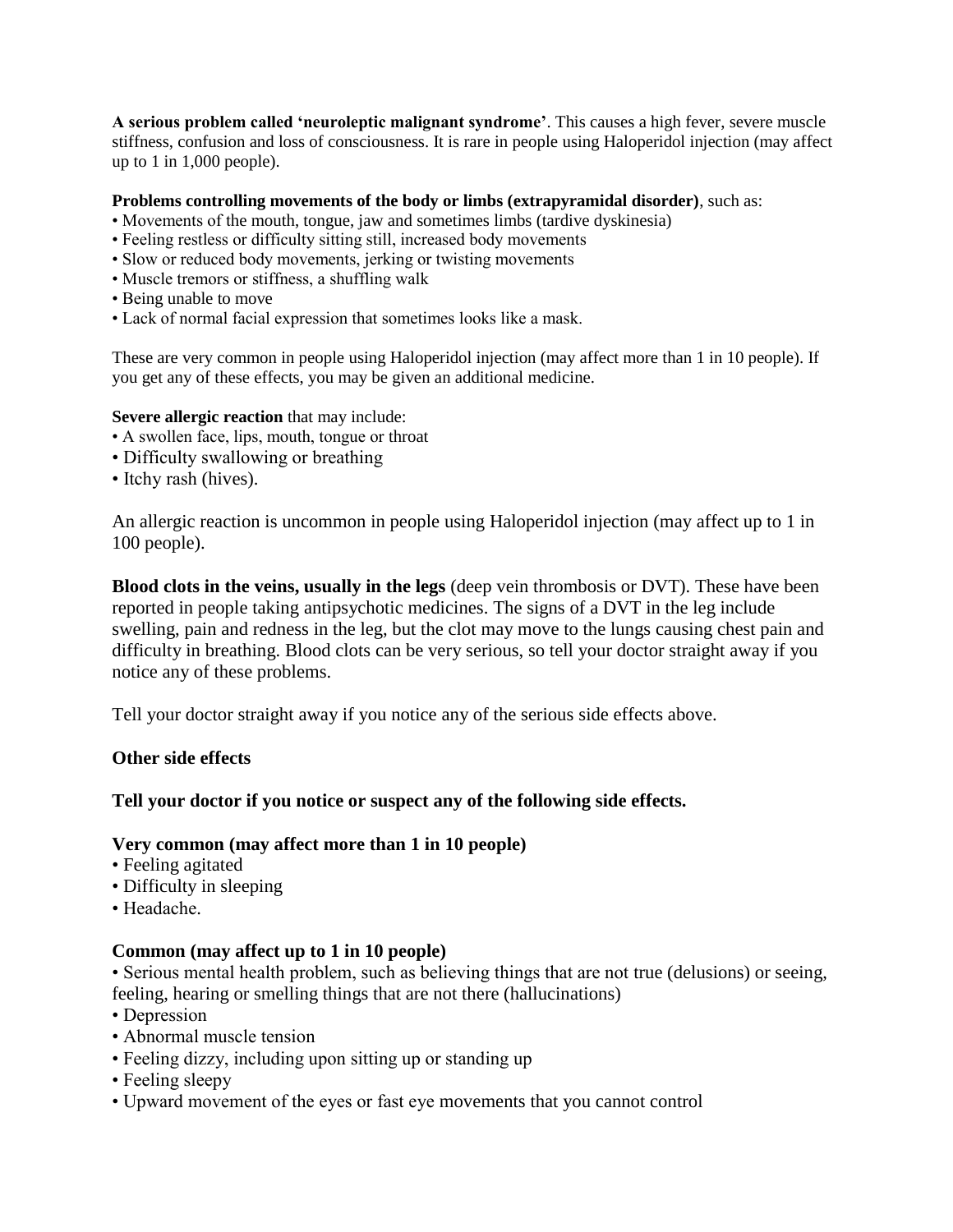- Problems with vision, such as blurred vision
- Low blood pressure
- Nausea, vomiting
- Constipation
- Dry mouth or increased saliva
- Skin rash
- Being unable to pass urine or empty the bladder completely
- Difficulty getting and keeping an erection (impotence)
- Weight gain or loss
- Changes that show up in blood tests of the liver.

## **Uncommon (may affect up to 1 in 100 people)**

• Effects on blood cells – low number of all types of blood cells, including severe decrease in white blood cells and low number of 'platelets' (cells that help blood to clot)

- Feeling confused
- Loss of sex drive or decreased sex drive
- Fits (seizures)
- Stiff muscles and joints

• Muscle spasms, twitching or contractions that you cannot control, including a spasm in the neck causing the head to twist to one side

- Problems walking
- Being short of breath
- Inflamed liver, or liver problem that causes yellowing of the skin or eyes (jaundice)
- Increased sensitivity of the skin to sunlight
- Itching
- Excessive sweating
- Changes in menstrual cycle (periods), such as no periods, or long, heavy, painful periods
- Unexpected production of breast milk
- Breast pain or discomfort
- High body temperature
- Swelling caused by fluid buildup in the body.

## **Rare (may affect up to 1 in 1,000 people)**

- High level of the hormone 'prolactin' in the blood
- Narrowed airways in the lungs, causing difficulty breathing
- Difficulty or being unable to open the mouth
- Problems having sex.

## **The following side effects have also been reported, but their exact frequency is unknown:**

• High level of 'antidiuretic hormone' in the blood (syndrome of inappropriate antidiuretic hormone secretion)

- Low level of sugar in the blood
- Swelling around the voice box or brief spasm of the vocal cords, which may cause difficulty speaking or breathing
- Sudden liver failure
- Decreased bile flow in the bile duct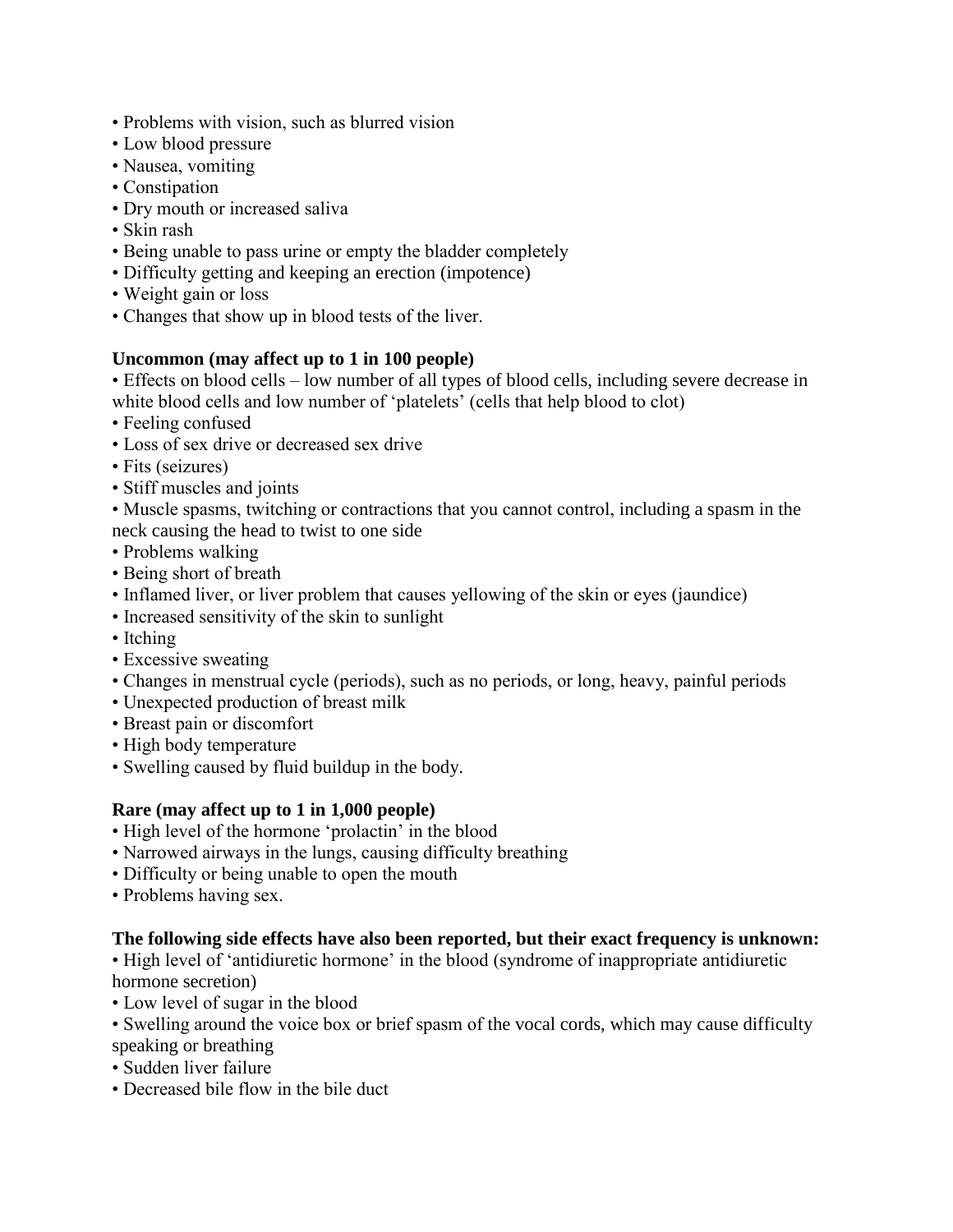- Flaking or peeling skin
- Inflamed small blood vessels, leading to a skin rash with small red or purple bumps
- Breakdown of muscle tissue (rhabdomyolysis)
- Persistent and painful erection of the penis
- Enlarged breasts in men
- Low body temperature.

## **Reporting of side effects**

If you get any side effects, talk to your doctor, pharmacist or nurse. This includes any possible side effects not listed in this leaflet. You can also report side effects directly via HPRA Pharmacovigilance, Earlsfort Terrace, IRL - Dublin 2; Tel: +353 1 6764971; Fax: +353 1 6762517. Website: www.hpra.ie

E-mail: medsafety@hpra.ie. By reporting side effects you can help provide more information on the safety of this medicine.

## **5. How to store Haloperidol Injection**

Keep this medicine out of the sight and reach of children.

Do not use this medicine after the expiry date which is stated on the ampoule and carton. The expiry date refers to the last day of that month.

Do not store above 25<sup>o</sup>C.

Store in the original package in order to protect from light.

Do not use this medicine if the solution is cloudy, discoloured or if there are any particles present, it should be returned unused to the pharmacist.

If only part used, discard the remaining solution.

This product should be used immediately after opening. For single use only.

Do not throw away any medicines via wastewater or household waste. Ask your pharmacist how to throw away medicines you no longer use. These measures will help protect the environment.

#### **6. Contents of the pack and other information What Haloperidol Injection contains**

- **-** The active substance is Haloperidol. Each 1ml ampoule contains 5mg of haloperidol.
- The other ingredients are lactic acid and sodium hydroxide in water for injections.

## **What Haloperidol Injection looks like and contents of the pack**

Haloperidol Injection is a clear, colourless, sterile solution for injection. It is available in pack size of 10 x 1ml clear glass ampoules.